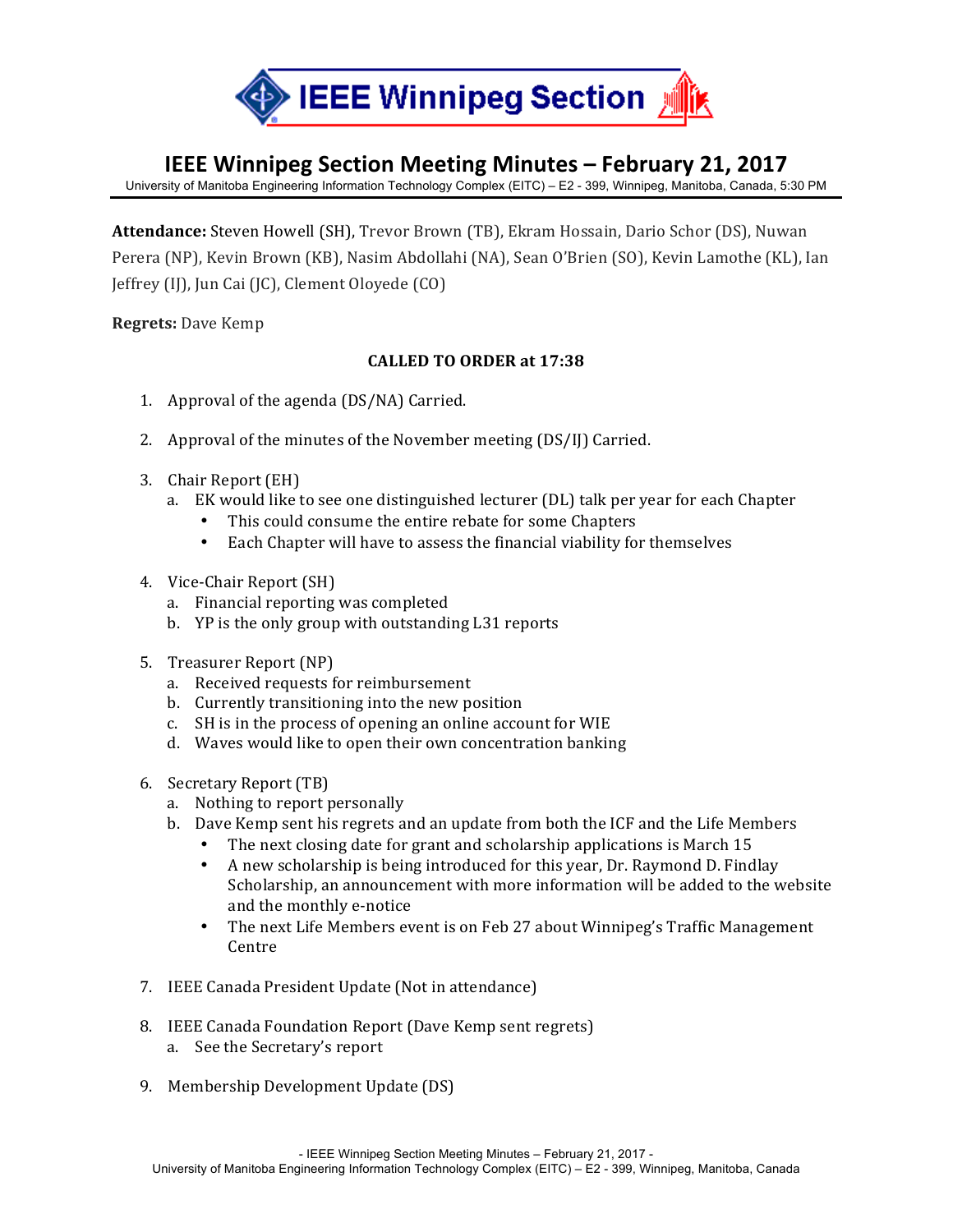- a. DS contacted 120 people in the Section who are eligible for senior membership elevation, some responses so far
	- 8 elevations completed (already more than last year)
- 10. Chapter and Affinity Group Reports
	- a. Communications (JC)
		- Held one seminar so far
		- Seminar being held tomorrow (DL from VTS)
	- b. Computer and Computational Intelligence (IJ)
		- Planning on hosting a seminar before the end of the winter term
	- c. EMBS (Not in attendance)
	- d. EduManCom (Not in attendance)
	- e. PES (Not in attendance)
	- f. Waves (Not in attendance)
	- g. RobConIM (SO)
		- A seminar on robotics is planned for the end of March
	- h. GRSS-AES (Not in attendance)
	- i. YP (Not in attendance)
	- j. Life Members (Not in attendance)
		- See the Secretary's report
	- k. WIE (NA)
		- Chris Henry introduced WIE to the Girls in Gaming organization
			- NA will attend their event and look for collaboration opportunities
		- New female engineering group (WOMEN) run by students, NA will contact them
	- l. TISP (Not in attendance)
		- New Vice-Chair: Jillian Seniuk Cicek
	- m. Newsletter (Not in attendance)
- 11. Reports from student branch chairs
	- a. University of Manitoba (KL)
		- Held an AMA with Magellan and MHI
		- Maker event planned for the end of March, will need the funding out of the Maker account
			- i. The Section is expected to assist with the maker funding
		- March 17 TISP outreach event coming up, student branch will help i. Ask UMES/Dean's office for funding
	- b. Lakehead University (Not in attendance)
	- c. Assiniboine College (Not in attendance)
	- d. Red River College (Not in attendance)
- 12. New business
	- a. Formation of Financial Review Committee
		- Rebates have been accruing at the Section level and weren't being distributed to the individual chapters/groups
		- Individual groups should have control of their own finances and then report to the Section treasurer at year end
		- Committee will review past financial documents to see how much each  $ch$ apter/group should have
		- Have to review 5 years back